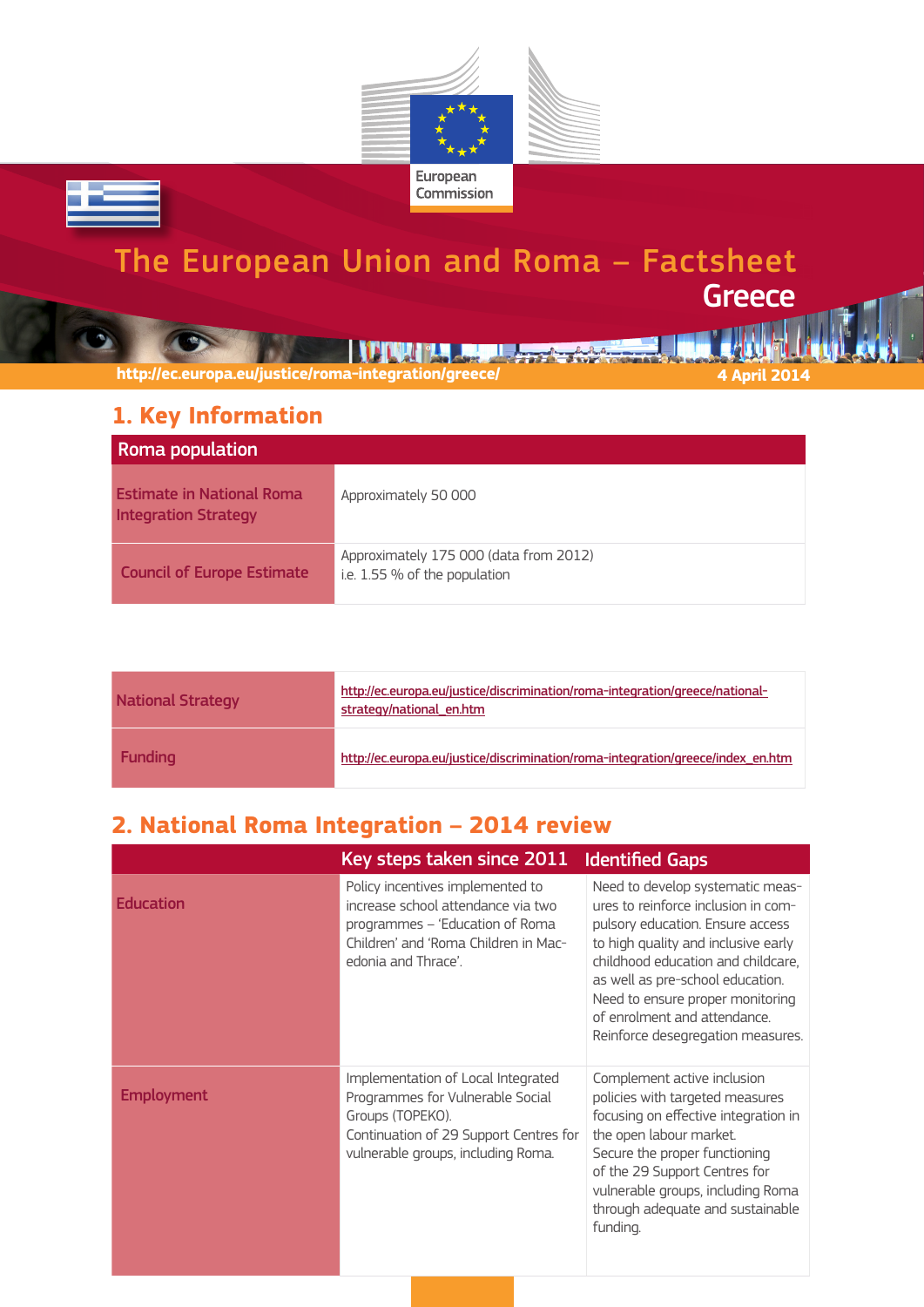| <b>Health</b>                                              | Focus on preventive healthcare, mainly<br>on vaccination.                                                                                                                                                                                                                                                                                                                         | Improve access of Roma to health-<br>care through more systematic<br>measures.<br>Reinforce training of healthcare<br>professionals.                                                                                                                                                                                                               |
|------------------------------------------------------------|-----------------------------------------------------------------------------------------------------------------------------------------------------------------------------------------------------------------------------------------------------------------------------------------------------------------------------------------------------------------------------------|----------------------------------------------------------------------------------------------------------------------------------------------------------------------------------------------------------------------------------------------------------------------------------------------------------------------------------------------------|
| <b>Housing</b>                                             | Three regional integrated pilot<br>programmes with an infrastructure<br>component.                                                                                                                                                                                                                                                                                                | Support the implementation<br>of well-designed regional pro-<br>grammes with adequate and<br>sustainable funding.                                                                                                                                                                                                                                  |
| <b>Anti-discrimination</b>                                 | The Greek Ombudsman has created a<br>separate office for Roma issues.                                                                                                                                                                                                                                                                                                             | Ensure effective practical enforce-<br>ment of anti-discrimination law.<br>Adopt effective measures to com-<br>bat anti-Roma rhetoric and hate<br>speech.<br>Accompany desegregation<br>measures by awareness-raising<br>activities among both Roma and<br>non-Roma.                                                                               |
| <b>Funding</b>                                             | Roma inclusion supported by national<br>and EU funds. Main support has been<br>provided via:<br>- European Regional Development<br>Fund: € 18.9 Million in Thrace and<br>Thessaly $\in$ 3.7 Million in Thessaly<br>In the 2007-2013 financial period,<br>Greece has allocated 9.2 % ( $\sim \in 397$<br>million) of its total ESF budget for<br>integrating disadvantaged people. | Strong cooperation and coordi-<br>nation necessary between the<br>National Roma Contact Point and<br>the authorities responsible for<br>management of EU Funds to en-<br>sure successful mobilisation of EU<br>funds for Roma integration.<br>Should allocate at least 20% of its<br>total ESF budget to fighting social<br>exclusion and poverty. |
| Priorities for the future (Com-<br>mission recommendation) | Mainstream policy reforms should support Roma inclusion.<br>Measures targeting Roma should be supported by adequate and sustain-<br>able funding.<br>Ensure the monitoring of the impact of these measures.<br>Ensure constructive dialogue with civil society, as well as close cooperation<br>with local and regional authorities.                                              |                                                                                                                                                                                                                                                                                                                                                    |

### **3. Contacts**

| <b>Contact Points</b>                                                                   |                                                                                                                                                              |
|-----------------------------------------------------------------------------------------|--------------------------------------------------------------------------------------------------------------------------------------------------------------|
| <b>National Roma Contact Point</b>                                                      | National Center for Social Solidarity (E.K.K.A.)<br>Ministry of Employment, Social Insurance and Welfare of Greece                                           |
| <b>Managing Authorities for</b><br><b>ESF (European Social Fund)</b><br>funded projects | ESF Actions Co-ordination and Monitoring Authority (EYSEKT)<br>Tel: +30 210 52 71 400<br>Fax: +30 210 52 71 420<br>E-mail: eysekt@mou.gr<br>www.esfhellas.gr |